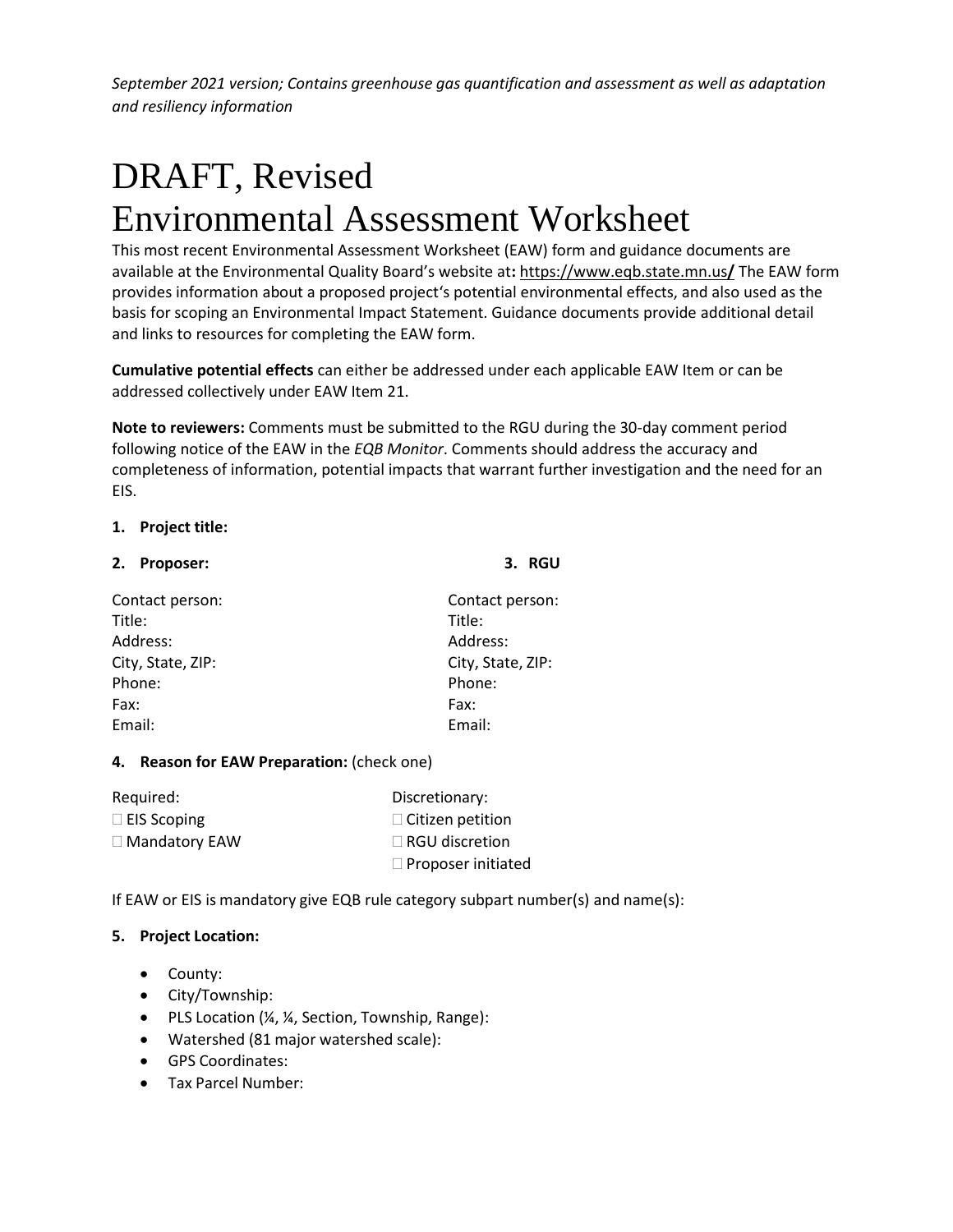#### **At a minimum attach each of the following to the EAW:**

- County map showing the general location of the project;
- U.S. Geological Survey 7.5 minute, 1:24,000 scale map indicating project boundaries (photocopy acceptable); and
- Site plans showing all significant project and natural features. Pre-construction site plan and post-construction site plan.
- List of data sources, models, and other resources (from the Item-by-Item Guidance: *Climate Adaptation and Resilience* or other) used for information about current Minnesota climate trends and how climate change is anticipated to affect the general location of the project during the life of the project (as detailed below in item 7. Climate Adaptation and Resilience).

## **6. Project Description:**

- a. Provide the brief project summary to be published in the *EQB Monitor*, (approximately 50 words).
- b. Give a complete description of the proposed project and related new construction, including infrastructure needs. If the project is an expansion include a description of the existing facility. Emphasize: 1) construction, operation methods and features that will cause physical manipulation of the environment or will produce wastes, 2) modifications to existing equipment or industrial processes, 3) significant demolition, removal or remodeling of existing structures, and 4) timing and duration of construction activities

| Description                                  | Number |
|----------------------------------------------|--------|
| <b>Total Project Acreage</b>                 |        |
| Linear project length                        |        |
| Number and type of residential units         |        |
| Residential building area (in square feet)   |        |
| Commercial building area (in square feet)    |        |
| Industrial building area (in square feet)    |        |
| Institutional building area (in square feet) |        |
| Other uses – specify (in square feet)        |        |
| Structure height(s)                          |        |

c. Project magnitude:

- d. Explain the project purpose; if the project will be carried out by a governmental unit, explain the need for the project and identify its beneficiaries.
- e. Are future stages of this development including development on any other property planned or likely to happen?  $\Box$  Yes  $\Box$  No If yes, briefly describe future stages, relationship to present project, timeline and plans for environmental review.
- f. Is this project a subsequent stage of an earlier project?  $\Box$  Yes  $\Box$  No If yes, briefly describe the past development, timeline and any past environmental review.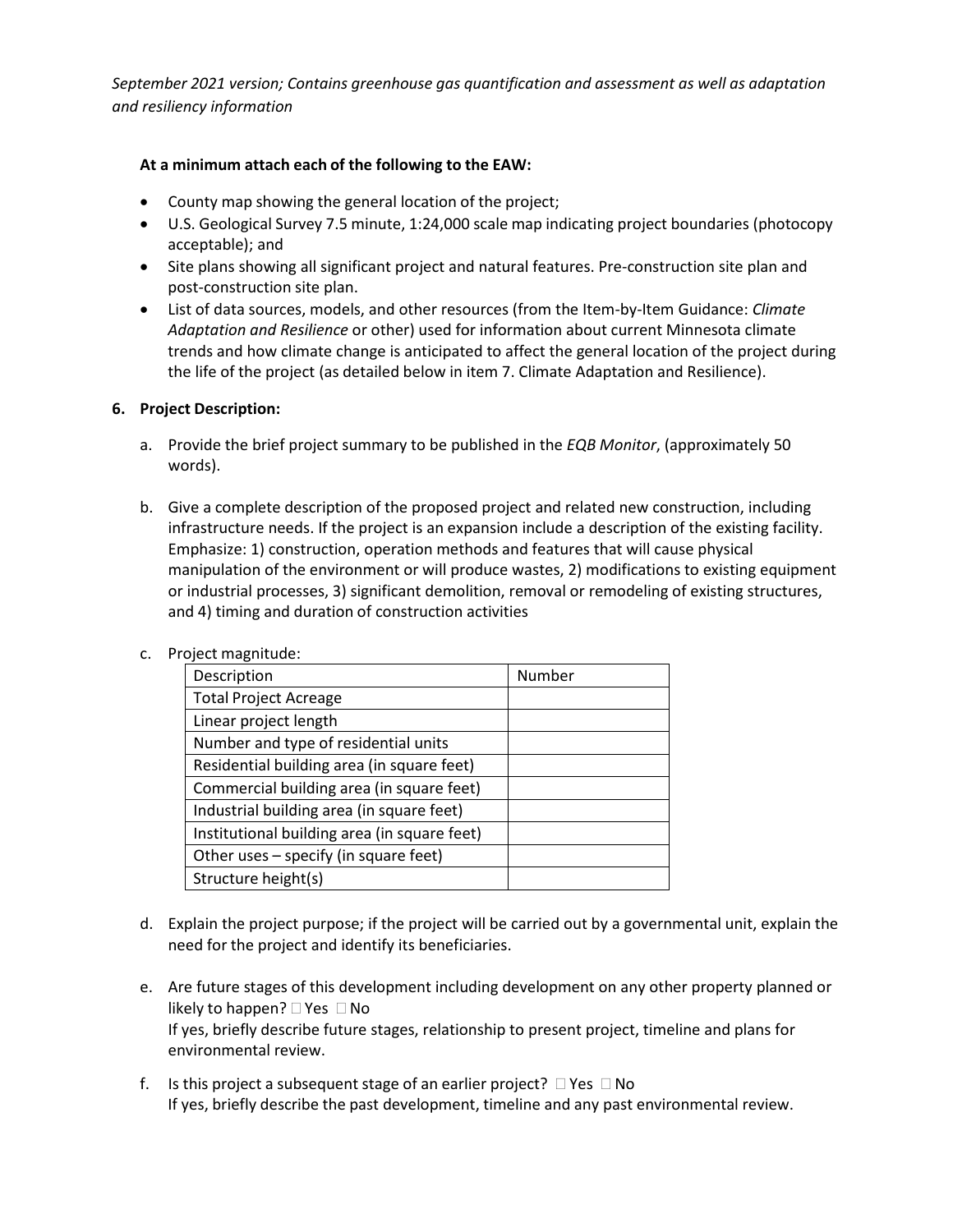#### **7. Climate Adaptation and Resilience:**

- a. Describe the climate trends in the general location of the project (see guidance: *Climate Adaptation and Resilience*) and how climate change is anticipated to affect that location during the life of the project.
- b. For each Resource Category in the table below: Describe how the project's proposed activities and how the project's design will interact with those climate trends. Describe proposed adaptations to address the project effects identified.

| <b>Resource</b>        | <b>Climate Considerations</b>                                                            | <b>Project Information</b>                  | <b>Adaptations</b> |
|------------------------|------------------------------------------------------------------------------------------|---------------------------------------------|--------------------|
| Category               | (example text provided below is<br>to be replaced with project-<br>specific information) |                                             |                    |
| Project Design         | For example, aspects of the                                                              | Climate change risks                        |                    |
|                        | building                                                                                 | and vulnerabilities                         |                    |
|                        | architecture/materials                                                                   | identified include:                         |                    |
|                        | choices and site design that                                                             |                                             |                    |
|                        | may negatively affect urban                                                              |                                             |                    |
|                        | heat island conditions in the                                                            |                                             |                    |
|                        | area considering changing                                                                |                                             |                    |
|                        | climate zones, temperature                                                               |                                             |                    |
|                        | trends, and potential for                                                                |                                             |                    |
|                        | extended heat waves                                                                      |                                             |                    |
| Land Use               | For example, any critical<br>facilities (i.e. facilities                                 | Climate change risks<br>and vulnerabilities |                    |
|                        | necessary for public health                                                              | identified include:                         |                    |
|                        | and safety, those storing                                                                |                                             |                    |
|                        | hazardous materials, or                                                                  |                                             |                    |
|                        | those with housing                                                                       |                                             |                    |
|                        | occupants who may be                                                                     |                                             |                    |
|                        | insufficiently mobile) that                                                              |                                             |                    |
|                        | are proposed in floodplain                                                               |                                             |                    |
|                        | areas and other areas                                                                    |                                             |                    |
|                        | identified as at risk for                                                                |                                             |                    |
|                        | localized flooding; describe                                                             |                                             |                    |
|                        | the risk potential                                                                       |                                             |                    |
|                        | considering changing                                                                     |                                             |                    |
|                        | precipitation and event                                                                  |                                             |                    |
|                        | intensity                                                                                |                                             |                    |
| <b>Water Resources</b> | Address in item 12                                                                       | Address in item 12                          | Address in item 12 |
| Contamination/         | For example, how current                                                                 | Climate change risks                        |                    |
| Hazardous              | Minnesota climate trends                                                                 | and vulnerabilities<br>identified include:  |                    |
| Materials/Wastes       | and anticipated climate<br>change<br>in<br>the<br>general                                |                                             |                    |
|                        | location of the project may                                                              |                                             |                    |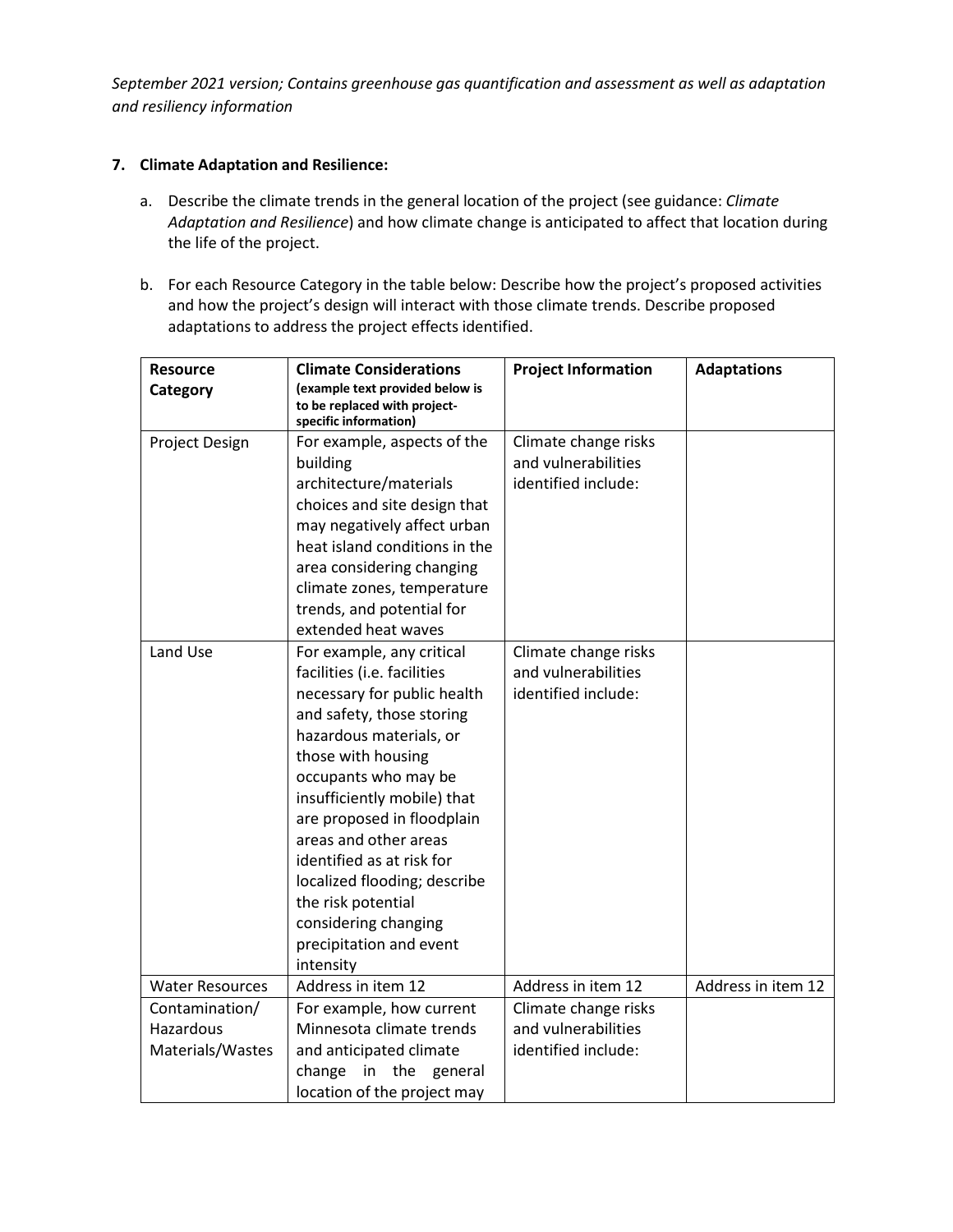| <b>Resource</b><br>Category                                                                             | <b>Climate Considerations</b><br>(example text provided below is<br>to be replaced with project-<br>specific information) | <b>Project Information</b> | <b>Adaptations</b>     |
|---------------------------------------------------------------------------------------------------------|---------------------------------------------------------------------------------------------------------------------------|----------------------------|------------------------|
|                                                                                                         | influence the potential<br>environmental effects of<br>generation/use/storage of<br>hazardous waste and<br>materials      |                            |                        |
| Fish, wildlife,<br>plant<br>communities, and<br>sensitive<br>ecological<br>resources (rare<br>features) | Address in item 14.                                                                                                       | Address in item 14.        | Address in item<br>14. |

**8. Cover types:** Estimate the acreage of the site with each of the following cover types before and after development:

| <b>Cover Types</b>                             | <b>Before</b> | After   |
|------------------------------------------------|---------------|---------|
|                                                | (acres)       | (acres) |
| Wetlands and shallow lakes (<2 meters deep)    |               |         |
| Deep lakes (>2 meters deep)                    |               |         |
| Wooded/forest                                  |               |         |
| Rivers and/streams                             |               |         |
| Brush/Grassland                                |               |         |
| Cropland                                       |               |         |
| Livestock rangeland/pastureland                |               |         |
| Lawn/landscaping                               |               |         |
| Green infrastructure TOTAL (from table below*) |               |         |
| Impervious surface                             |               |         |
| Stormwater Pond (wet sedimentation basin)      |               |         |
| Other (describe)                               |               |         |
| <b>TOTAL</b>                                   |               |         |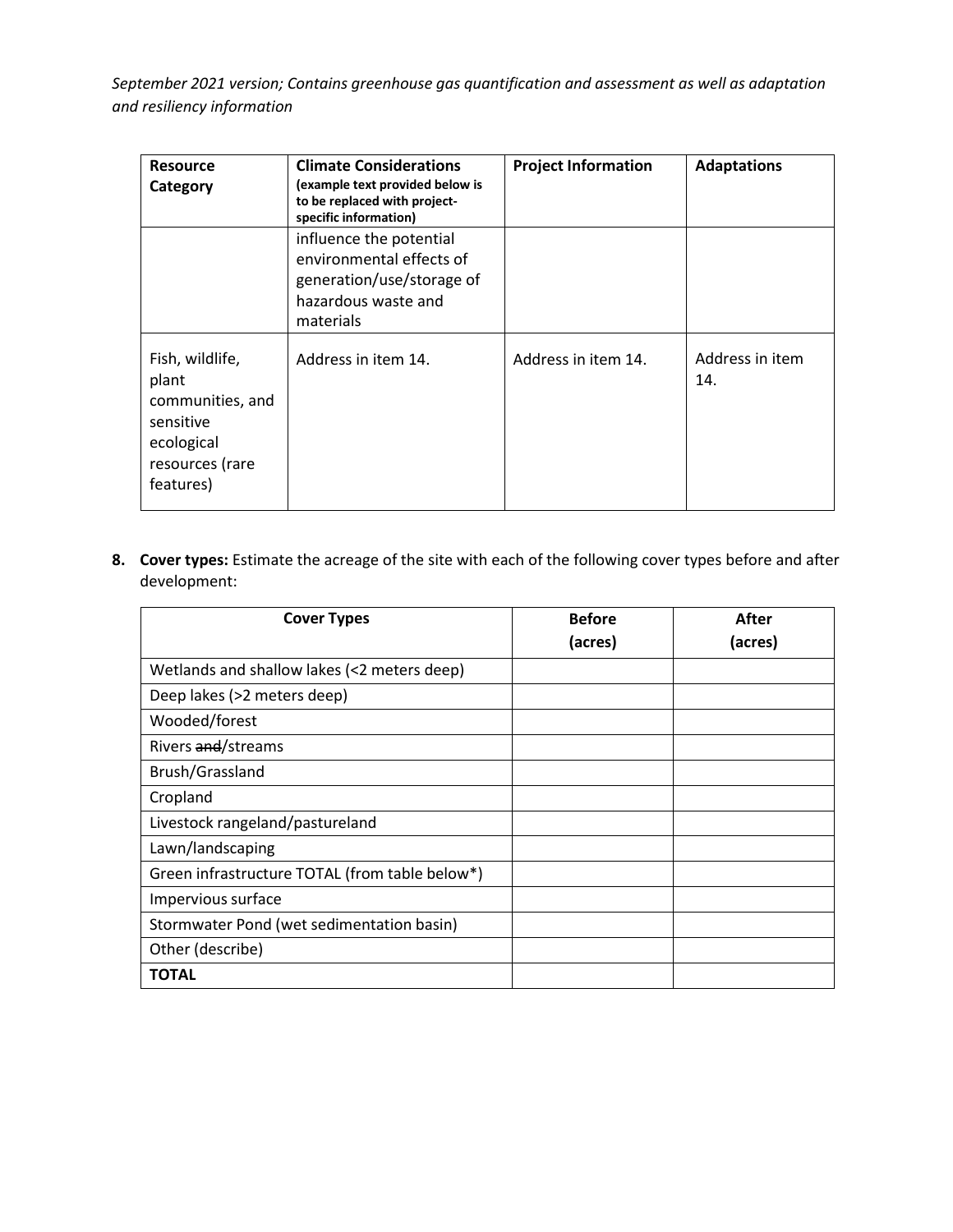| Green Infrastructure*                          | <b>Before</b> | After     |
|------------------------------------------------|---------------|-----------|
|                                                | (acreage)     | (acreage) |
| Constructed infiltration systems (infiltration |               |           |
| basins/infiltration trenches/ rainwater        |               |           |
| gardens/bioretention areas without             |               |           |
| underdrains/swales with impermeable check      |               |           |
| dams)                                          |               |           |
| Constructed tree trenches and tree boxes       |               |           |
| Constructed wetlands                           |               |           |
| Constructed green roofs                        |               |           |
| Constructed permeable pavements                |               |           |
| Other (describe)                               |               |           |
| <b>TOTAL*</b>                                  |               |           |

| <b>Trees</b>                             | Percent | <b>Number</b> |
|------------------------------------------|---------|---------------|
| Percent tree canopy removed or number of |         |               |
| mature trees removed during development  |         |               |
| Number of new trees planted              |         |               |

**9. Permits and approvals required:** List all known local, state and federal permits, approvals, certifications and financial assistance for the project. Include modifications of any existing permits, governmental review of plans and all direct and indirect forms of public financial assistance including bond guarantees, Tax Increment Financing and infrastructure. *All of these final decisions are prohibited until all appropriate environmental review has been completed. See Minnesota Rules, Chapter 4410.3100.*

| <b>Unit of Government</b> | <b>Type of Application</b> | <b>Status</b> |
|---------------------------|----------------------------|---------------|
|                           |                            |               |
|                           |                            |               |
|                           |                            |               |
|                           |                            |               |

Cumulative potential effects may be considered and addressed in response to individual EAW Item Nos. 10-20, or the RGU can address all cumulative potential effects in response to EAW Item No.21. If addressing cumulative effect under individual items, make sure to include information requested in EAW Item No. 21.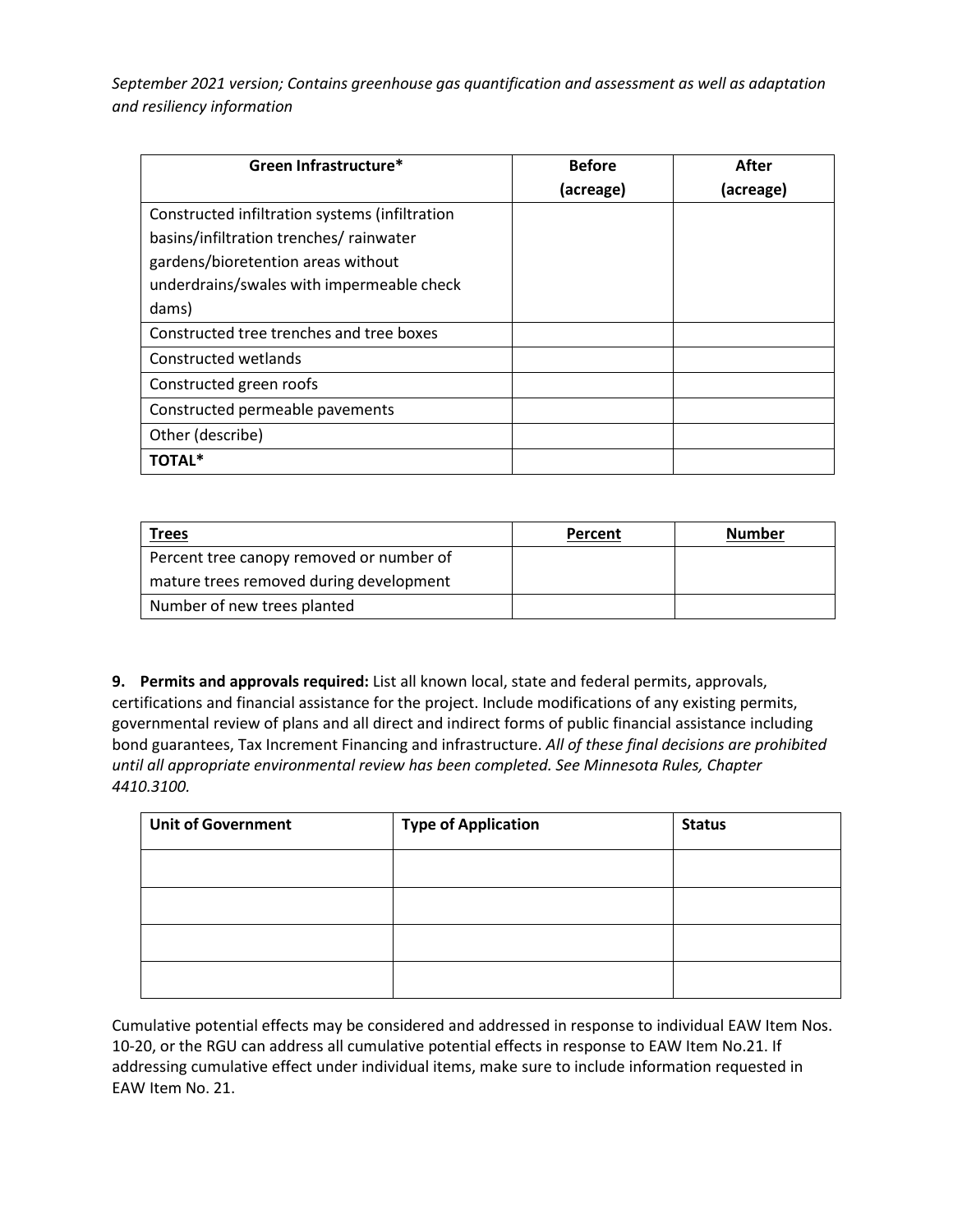## **10. Land use:**

- a. Describe:
	- i. Existing land use of the site as well as areas adjacent to and near the site, including parks and open space, cemeteries, trails, prime or unique farmlands.
	- ii. Plans. Describe planned land use as identified in comprehensive plan (if available) and any other applicable plan for land use, water, or resources management by a local, regional, state, or federal agency.
	- iii. Zoning, including special districts or overlays such as shoreland, floodplain, wild and scenic rivers, critical area, agricultural preserves, etc.
	- iv. If any critical facilities (i.e. facilities necessary for public health and safety, those storing hazardous materials, or those with housing occupants who may be insufficiently mobile) are proposed in floodplain areas and other areas identified as at risk for localized flooding, describe the risk potential considering changing precipitation and event intensity.
- b. Discuss the project's compatibility with nearby land uses, zoning, and plans listed in Item 9a above, concentrating on implications for environmental effects.
- c. Identify measures incorporated into the proposed project to mitigate any potential incompatibility as discussed in Item 10b above and any risk potential.

#### **11. Geology,soils and topography/land forms:**

- a. Geology Describe the geology underlying the project area and identify and map any susceptible geologic features such as sinkholes, shallow limestone formations, unconfined/shallow aquifers, or karst conditions. Discuss any limitations of these features for the project and any effects the project could have on these features. Identify any project designs or mitigation measures to address effects to geologic features.
- b. Soils and topography Describe the soils on the site, giving NRCS (SCS) classifications and descriptions, including limitations of soils. Describe topography, any special site conditions relating to erosion potential, soil stability or other soils limitations, such as steep slopes, highly permeable soils. Provide estimated volume and acreage of soil excavation and/or grading. Discuss impacts from project activities (distinguish between construction and operational activities) related to soils and topography. Identify measures during and after project construction to address soil limitations including stabilization, soil corrections or other measures. Erosion/sedimentation control related to stormwater runoff should be addressed in response to Item 12.b.ii.
- NOTE: For silica sand projects, the EAW must include a hydrogeologic investigation assessing the potential groundwater and surface water effects and geologic conditions that could create an increased risk of potentially significant effects on groundwater and surface water. Descriptions of water resources and potential effects from the project in EAW Item 12 must be consistent with the geology, soils and topography/land forms and potential effects described in EAW Item 11.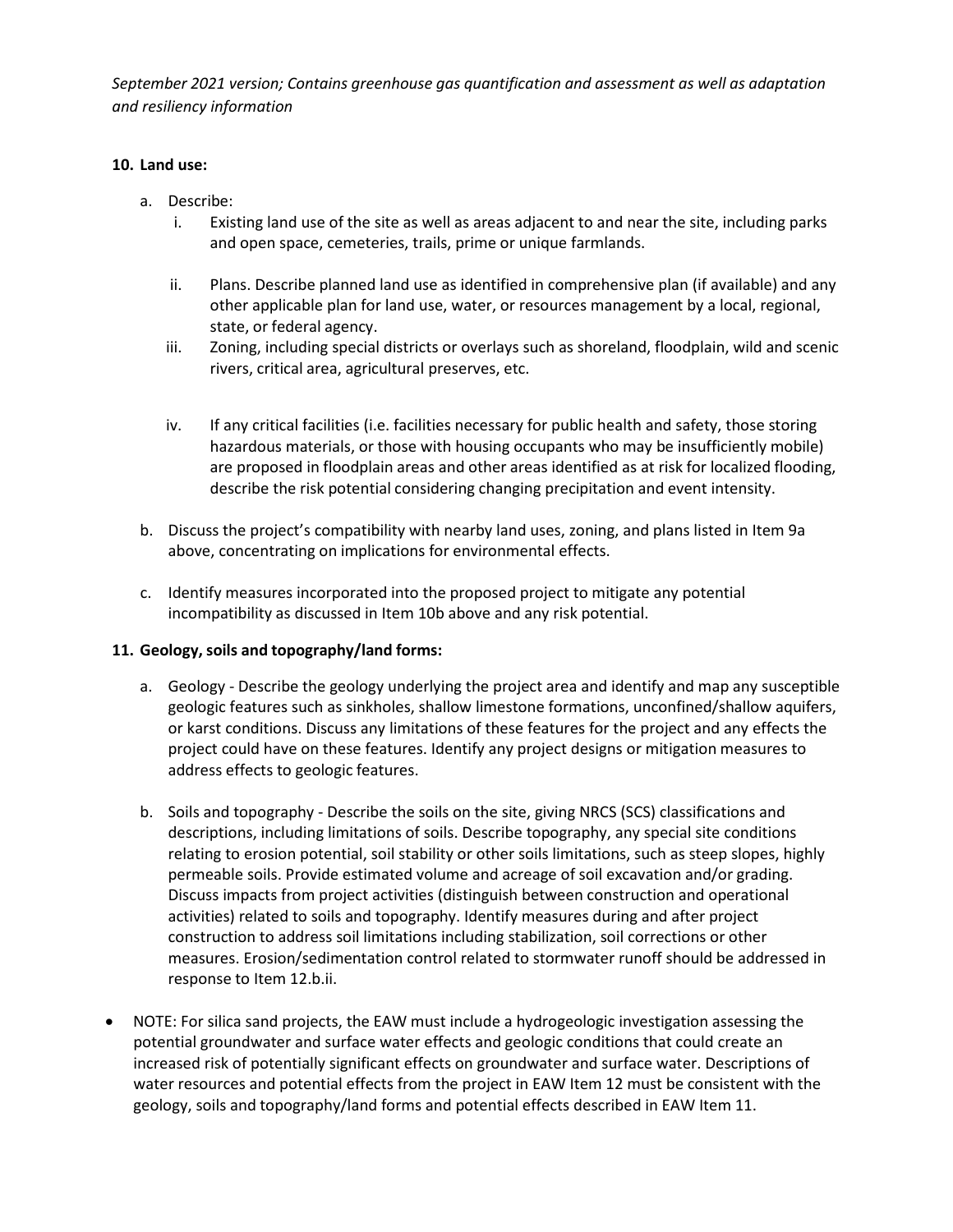#### **12. Water resources:**

a. Describe surface water and groundwater features on or near the site in a.i. and a.ii. below.

- i. Surface water lakes, streams, wetlands, intermittent channels, and county/judicial ditches. Include any special designations such as public waters, shoreland classification and floodway/floodplain, trout stream/lake, wildlife lakes, migratory waterfowl feeding/resting lake, and outstanding resource value water. Include the presence of aquatic invasive species and the water quality impairments or special designations listed on the current MPCA 303d Impaired Waters List that are within 1 mile of the project. Include DNR Public Waters Inventory number(s), if any.
- ii. Groundwater aquifers, springs, seeps. Include: 1) depth to groundwater; 2) if project is within a MDH wellhead protection area; 3) identification of any onsite and/or nearby wells, including unique numbers and well logs if available. If there are no wells known on site or nearby, explain the methodology used to determine this.

b. Describe effects from project activities on water resources and measures to minimize or mitigate the effects in Item b.i. through Item b.iv. below.

- i. Wastewater For each of the following, describe the sources, quantities and composition of all sanitary, municipal/domestic and industrial wastewater produced or treated at the site.
	- 1) If the wastewater discharge is to a publicly owned treatment facility, identify any pretreatment measures and the ability of the facility to handle the added water and waste loadings, including any effects on, or required expansion of, municipal wastewater infrastructure.
	- 2) If the wastewater discharge is to a subsurface sewage treatment systems (SSTS), describe the system used, the design flow, and suitability of site conditions for such a system. If septic systems are part of the project, describe the availability of septage disposal options within the region to handle the ongoing amounts generated as a result of the project. Consider the effects of current Minnesota climate trends and anticipated changes in rainfall frequency, intensity and amount with this discussion.
	- 3) If the wastewater discharge is to surface water, identify the wastewater treatment methods and identify discharge points and proposed effluent limitations to mitigate impacts. Discuss any effects to surface or groundwater from wastewater discharges, taking into consideration how current Minnesota climate trends and anticipated climate change in the general location of the project may influence the effects.
- ii. Stormwater Describe changes in surface hydrology resulting from change of land cover. Describe the routes and receiving water bodies for runoff from the project site (major downstream water bodies as well as the immediate receiving waters). Discuss environmental effects from stormwater discharges on receiving waters post construction including how the project will affect runoff volume, discharge rate and change in pollutants. Consider the effects of current Minnesota climate trends and anticipated changes in rainfall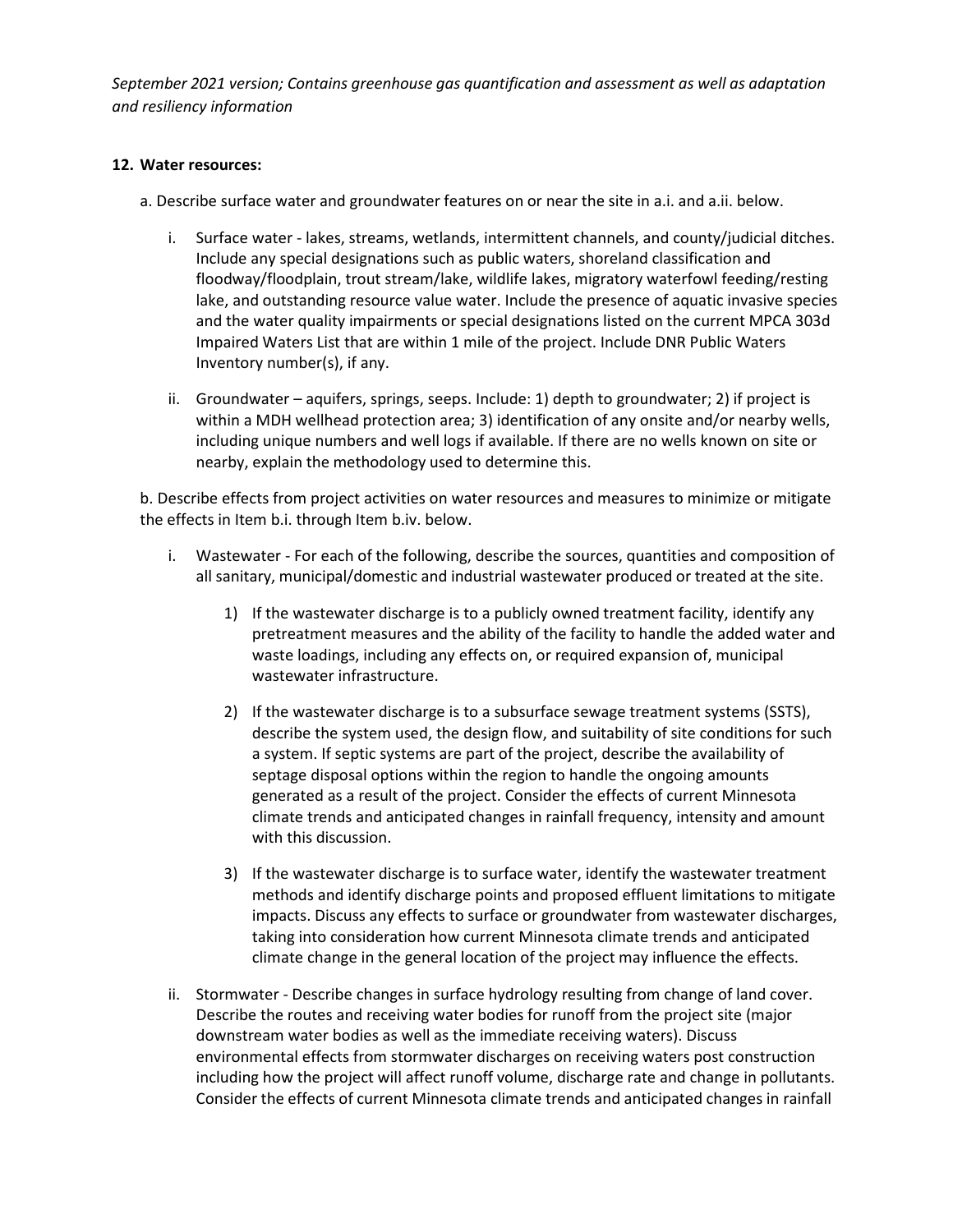> frequency, intensity and amount with this discussion. For projects requiring NPDES/SDS Construction Stormwater permit coverage, state the total number of acres that will be disturbed by the project and describe the stormwater pollution prevention plan (SWPPP), including specific best management practices to address soil erosion and sedimentation during and after project construction. Discuss permanent stormwater management plans, including methods of achieving volume reduction to restore or maintain the natural hydrology of the site using green infrastructure practices or other stormwater management practices. Identify any receiving waters that have construction-related water impairments or are classified as special as defined in the Construction Stormwater permit. Describe additional requirements for special and/or impaired waters.

- iii. Water appropriation Describe if the project proposes to appropriate surface or groundwater (including dewatering). Describe the source, quantity, duration, use and purpose of the water use and if a DNR water appropriation permit is required. Describe any well abandonment. If connecting to an existing municipal water supply, identify the wells to be used as a water source and any effects on, or required expansion of, municipal water infrastructure. Discuss environmental effects from water appropriation, including an assessment of the water resources available for appropriation. Discuss how the proposed water use is resilient in the event of changes in total precipitation, large precipitation events, drought, increased temperatures, variable surface water flows and elevations, and longer growing seasons. Identify any measures to avoid, minimize, or mitigate environmental effects from the water appropriation. Describe contingency plans should the appropriation volume increase beyond infrastructure capacity or water supply for the project diminish in quantity or quality, such as reuse of water, connections with another water source, or emergency connections.
- iv. Surface Waters
	- a) Wetlands Describe any anticipated physical effects or alterations to wetland features such as draining, filling, permanent inundation, dredging and vegetative removal. Discuss direct and indirect environmental effects from physical modification of wetlands, including the anticipated effects that any proposed wetland alterations may have to the host watershed, taking into consideration how current Minnesota climate trends and anticipated climate change in the general location of the project may influence the effects. Identify measures to avoid (e.g., available alternatives that were considered), minimize, or mitigate environmental effects to wetlands. Discuss whether any required compensatory wetland mitigation for unavoidable wetland impacts will occur in the same minor or major watershed and identify those probable locations.
	- b) Other surface waters- Describe any anticipated physical effects or alterations to surface water features (lakes, streams, ponds, intermittent channels, county/judicial ditches) such as draining, filling, permanent inundation, dredging, diking, stream diversion, impoundment, aquatic plant removal and riparian alteration. Discuss direct and indirect environmental effects from physical modification of water features, taking into consideration how current Minnesota climate trends and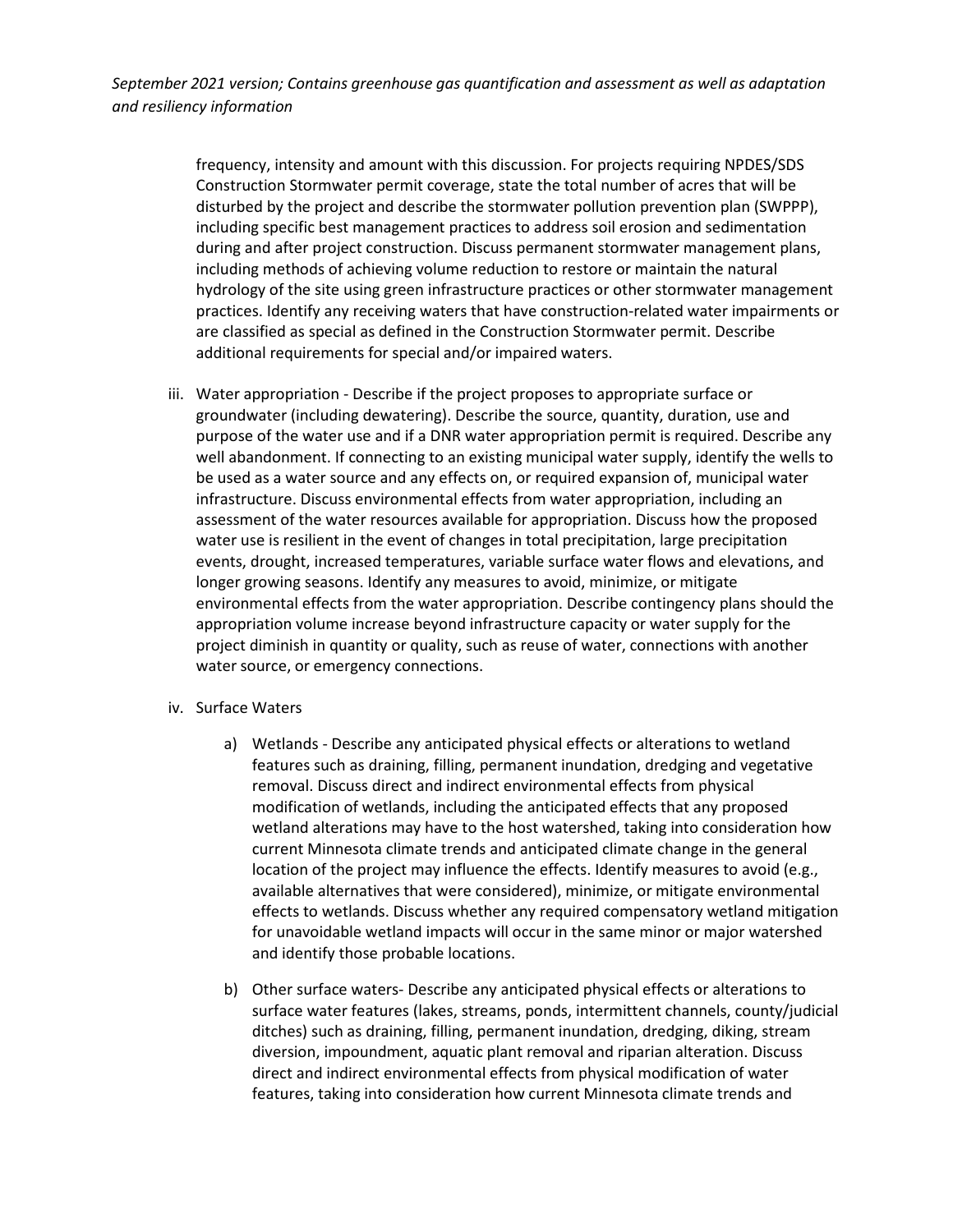> anticipated climate change in the general location of the project may influence the effects. Identify measures to avoid, minimize, or mitigate environmental effects to surface water features, including in-water Best Management Practices that are proposed to avoid or minimize turbidity/sedimentation while physically altering the water features. Discuss how the project will change the number or type of watercraft on any water body, including current and projected watercraft usage.

## **13. Contamination/Hazardous Materials/Wastes:**

- a. Pre-project site conditions Describe existing contamination or potential environmental hazards on or in close proximity to the project site such as soil or ground water contamination, abandoned dumps, closed landfills, existing or abandoned storage tanks, and hazardous liquid or gas pipelines. Discuss any potential environmental effects from pre-project site conditions that would be caused or exacerbated by project construction and operation. Identify measures to avoid, minimize or mitigate adverse effects from existing contamination or potential environmental hazards. Include development of a Contingency Plan or Response Action Plan.
- b. Project related generation/storage of solid wastes Describe solid wastes generated/stored during construction and/or operation of the project. Indicate method of disposal. Discuss potential environmental effects from solid waste handling, storage and disposal. Identify measures to avoid, minimize or mitigate adverse effects from the generation/storage of solid waste including source reduction and recycling.
- c. Project related use/storage of hazardous materials Describe chemicals/hazardous materials used/stored during construction and/or operation of the project including method of storage. Indicate the number, location and size of any new above or below ground tanks to store petroleum or other materials. Indicate the number, location, size and age of existing tanks on the property that the project will use. Discuss potential environmental effects from accidental spill or release of hazardous materials. Identify measures to avoid, minimize or mitigate adverse effects from the use/storage of chemicals/hazardous materials including source reduction and recycling. Include development of a spill prevention plan.
- d. Project related generation/storage of hazardous wastes Describe hazardous wastes generated/stored during construction and/or operation of the project. Indicate method of disposal. Discuss potential environmental effects from hazardous waste handling, storage, and disposal. Identify measures to avoid, minimize or mitigate adverse effects from the generation/storage of hazardous waste including source reduction and recycling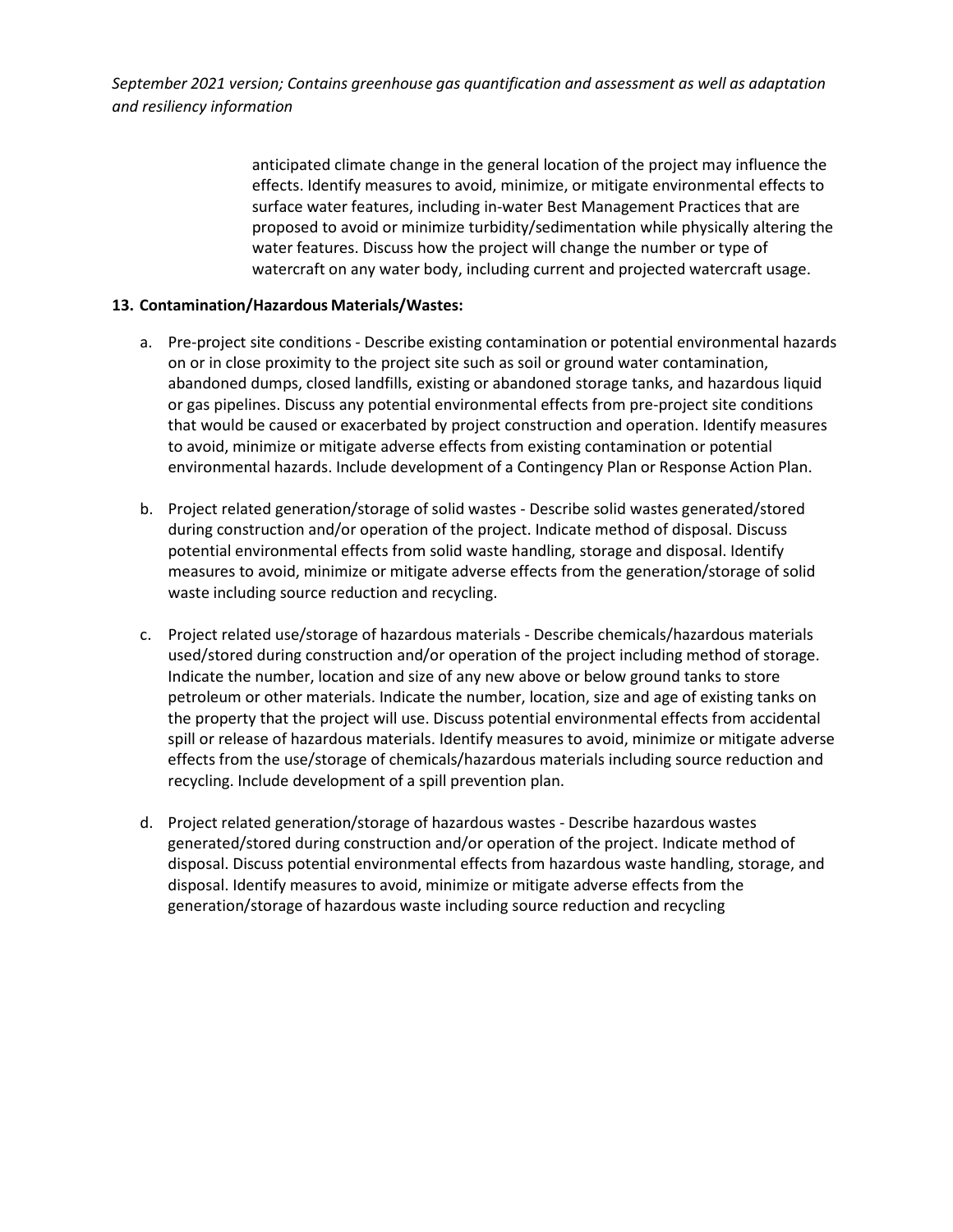## **14. Fish, wildlife, plant communities, and sensitive ecological resources(rare features):**

- a. Describe fish and wildlife resources as well as habitats and vegetation on or in near the site.
- b. Describe rare features such as state-listed (endangered, threatened or special concern) species, native plant communities, Minnesota County Biological Survey Sites of Biodiversity Significance, and other sensitive ecological resources on or within close proximity to the site. Provide the license agreement number (LAoutar and/or correspondence number (ERDB
(ERDB
) from which the data were obtained and attach the Natural Heritage letter from the DNR. Indicate if any additional habitat or species survey work has been conducted within the site and describe the results.
- c. Discuss how the identified fish, wildlife, plant communities, rare features and ecosystems may be affected by the project including how current Minnesota climate trends and anticipated climate change in the general location of the project may influence the effects. Include a discussion on introduction and spread of invasive species from the project construction and operation. Separately discuss effects to known threatened and endangered species.
- d. Identify measures that will be taken to avoid, minimize, or mitigate the adverse effects to fish, wildlife, plant communities, ecosystems, and sensitive ecological resources.

#### **15. Historic properties:**

Describe any historic structures, archeological sites, and/or traditional cultural properties on or in close proximity to the site. Include: 1) historic designations, 2) known artifact areas, and 3) architectural features. Attach letter received from the State Historic Preservation Office (SHPO). Discuss any anticipated effects to historic properties during project construction and operation. Identify measures that will be taken to avoid, minimize, or mitigate adverse effects to historic properties.

#### **16. Visual:**

Describe any scenic views or vistas on or near the project site. Describe any project related visual effects such as vapor plumes or glare from intense lights. Discuss the potential visual effects from the project. Identify any measures to avoid, minimize, or mitigate visual effects.

#### **17. Air:**

a. Stationary source emissions - Describe the type, sources, quantities and compositions of any emissions from stationary sources such as boilers or exhaust stacks. Include any hazardous air pollutants, criteria pollutants. Discuss effects to air quality including any sensitive receptors, human health or applicable regulatory criteria. Include a discussion of any methods used assess the project's effect on air quality and the results of that assessment. Identify pollution control equipment and other measures that will be taken to avoid, minimize, or mitigate adverse effects from stationary source emissions.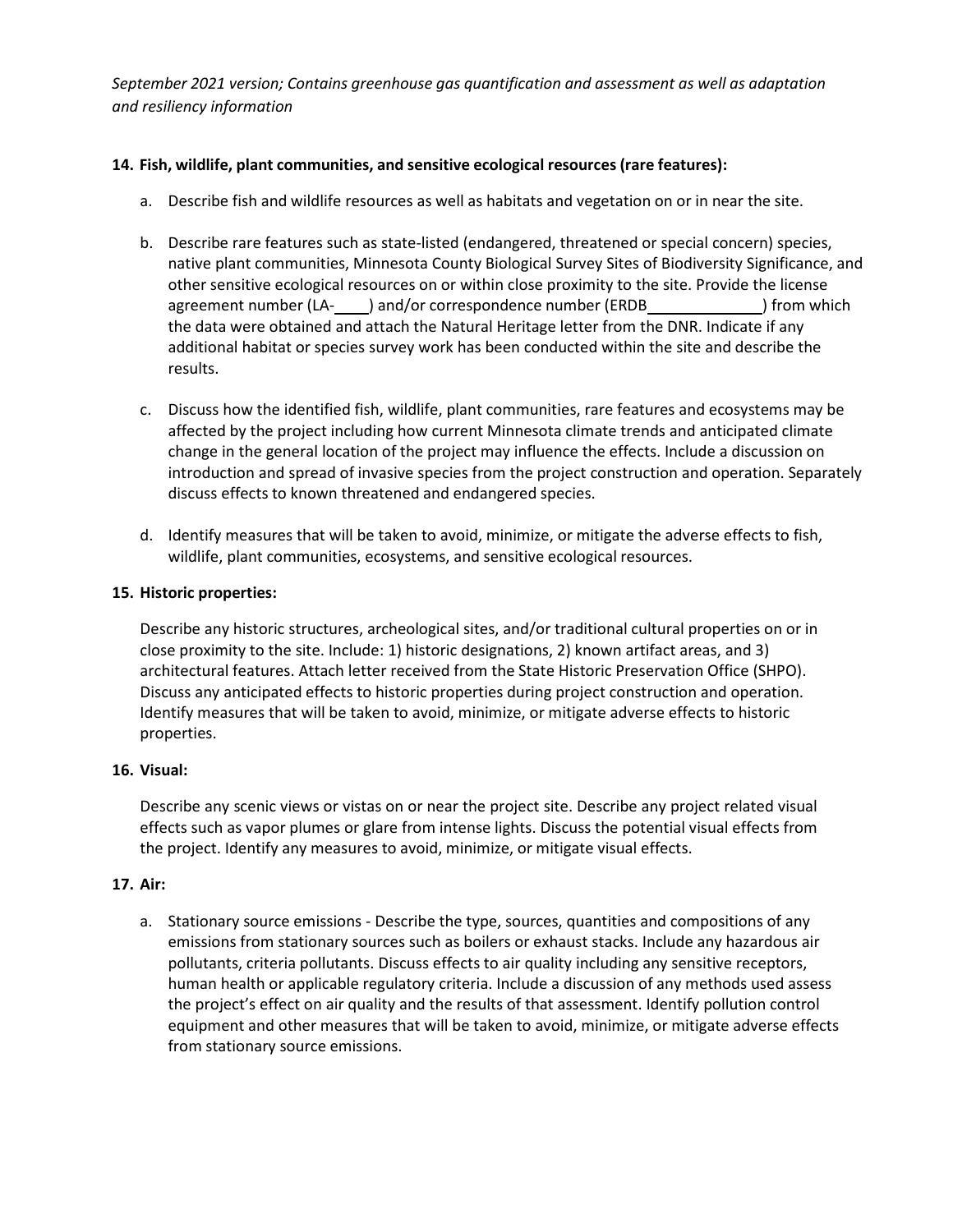- b. Vehicle emissions Describe the effect of the project's traffic generation on air emissions. Discuss the project's vehicle-related emissions effect on air quality. Identify measures (e.g. traffic operational improvements, diesel idling minimization plan) that will be taken to minimize or mitigate vehicle-related emissions.
- c. Dust and odors Describe sources, characteristics, duration, quantities, and intensity of dust and odors generated during project construction and operation. (Fugitive dust may be discussed under item 17a). Discuss the effect of dust and odors in the vicinity of the project including nearby sensitive receptors and quality of life. Identify measures that will be taken to minimize or mitigate the effects of dust and odors.

## **18. Greenhouse Gas (GHG) Emissions/Carbon Footprint**

a. GHG Quantification: For all proposed projects, provide quantification and discussion of project GHG emissions. Include additional rows in the tables as necessary to provide project-specific emission sources. Describe the methods used to quantify emissions. If calculation methods are not readily available to quantify GHG emissions for a source, describe the process used to come to that conclusion and any GHG emission sources not included in the total calculation.

The following tables are examples; other layouts are acceptable for providing GHG quantification results

#### **Construction Emissions**

| Scope        | Type of<br><b>Emission</b> | <b>Emission</b><br>Sub-type | Project-related CO <sub>2</sub> e<br><b>Emissions</b><br>(tons/year) | <b>Calculation method(s)</b> |
|--------------|----------------------------|-----------------------------|----------------------------------------------------------------------|------------------------------|
| Scope 1      | Combustion                 | Mobile<br>Equipment         |                                                                      |                              |
| Scope 1      | Land Use                   | Conversion                  |                                                                      |                              |
| Scope 1      | Land Use                   | Carbon Sink                 |                                                                      |                              |
| <b>TOTAL</b> |                            |                             |                                                                      |                              |

#### **Operational Emissions**

| <b>Scope</b> | Type of<br><b>Emission</b> | <b>Emission</b><br>Sub-type | <b>Existing</b><br>facility<br>CO <sub>2</sub> e<br><b>Emissions</b><br>(tons/year) | Project-<br>related<br>CO <sub>2</sub> e<br><b>Emissions</b><br>(tons/year) | Total CO <sub>2</sub> e<br><b>Emissions</b><br>(tons/year) | <b>Calculation</b><br>method(s) |
|--------------|----------------------------|-----------------------------|-------------------------------------------------------------------------------------|-----------------------------------------------------------------------------|------------------------------------------------------------|---------------------------------|
| Scope 1      | Combustion                 | Mobile<br>Equipment         |                                                                                     |                                                                             |                                                            |                                 |
| Scope 1      | Combustion                 | Stationary<br>Equipment     |                                                                                     |                                                                             |                                                            |                                 |
| Scope 1      | Combustion                 | Area                        |                                                                                     |                                                                             |                                                            |                                 |
| Scope 1      | Non-<br>Combustion         | Stationary<br>Equipment     |                                                                                     |                                                                             |                                                            |                                 |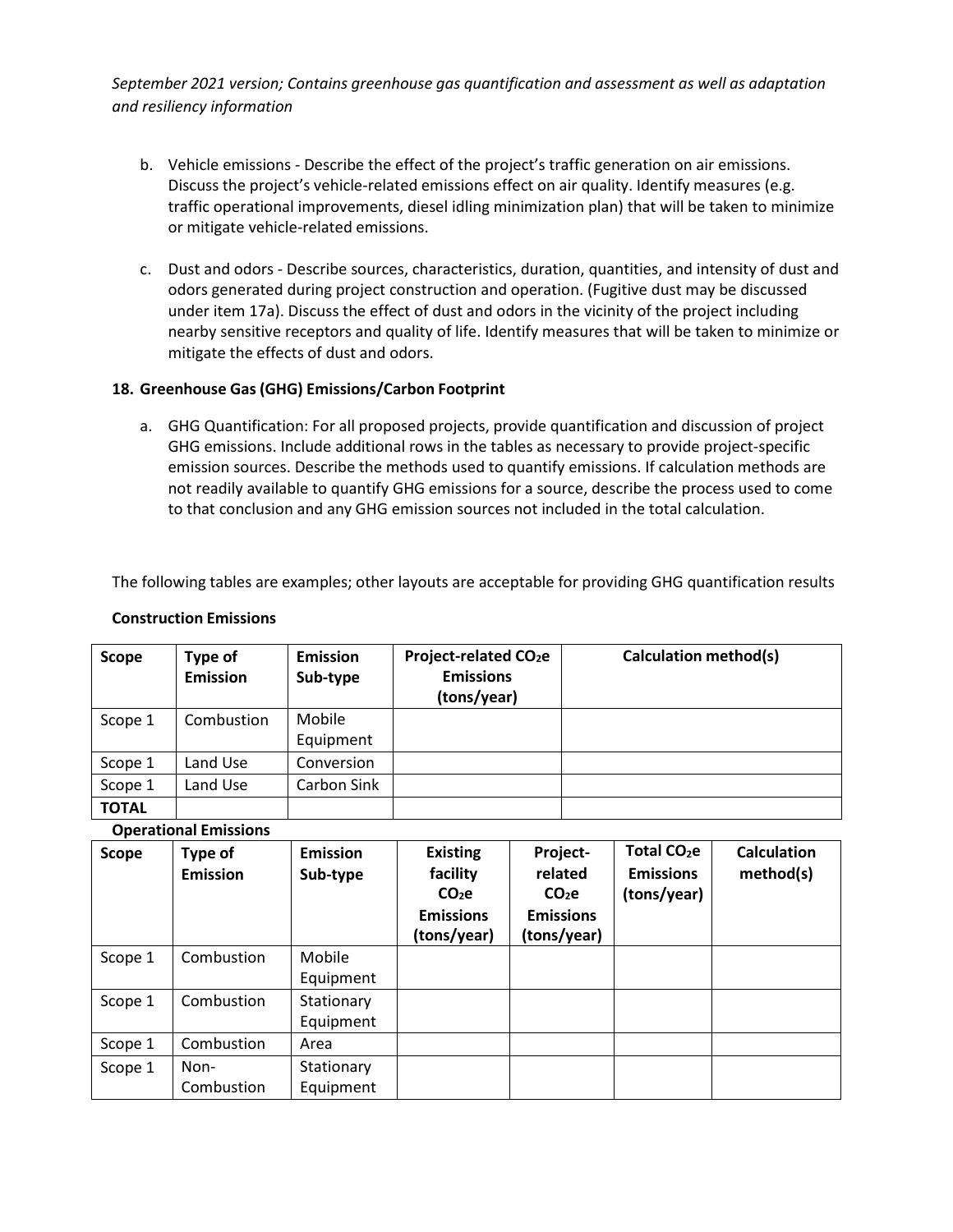| <b>Scope</b> | Type of<br><b>Emission</b>   | <b>Emission</b><br>Sub-type | <b>Existing</b><br>facility<br>$CO2$ e<br><b>Emissions</b><br>(tons/year) | Project-<br>related<br>$CO2$ e<br><b>Emissions</b><br>(tons/year) | Total CO <sub>2</sub> e<br><b>Emissions</b><br>(tons/year) | <b>Calculation</b><br>method(s) |
|--------------|------------------------------|-----------------------------|---------------------------------------------------------------------------|-------------------------------------------------------------------|------------------------------------------------------------|---------------------------------|
| Scope 1      | Land Use                     | Carbon Sink                 |                                                                           |                                                                   |                                                            |                                 |
| Scope 2      | Off-site<br>Electricity      | Grid-based                  |                                                                           |                                                                   |                                                            |                                 |
| Scope 2      | Off-site Steam<br>Production | Not<br>applicable           |                                                                           |                                                                   |                                                            |                                 |
| Scope 3      | Off-site Waste<br>Management | Area                        |                                                                           |                                                                   |                                                            |                                 |
| <b>TOTAL</b> |                              |                             |                                                                           |                                                                   |                                                            |                                 |

# b. GHG Assessment

- i. Describe any mitigation considered to reduce the project's GHG emissions.
- ii. Describe and quantify reductions from selected mitigation, if proposed to reduce the project's GHG emissions. Explain why the selected mitigation was preferred.
- iii. Quantify the proposed projects predicted net lifetime GHG emissions (total tons/#of years) and how those predicted emissions may affect achievement of the Minnesota Next Generation Energy Act goals and/or other more stringent state or local GHG reduction goals.

#### **19. Noise**

Describe sources, characteristics, duration, quantities, and intensity of noise generated during project construction and operation. Discuss the effect of noise in the vicinity of the project including 1) existing noise levels/sources in the area, 2) nearby sensitive receptors, 3) conformance to state noise standards, and 4) quality of life. Identify measures that will be taken to minimize or mitigate the effects of noise.

#### **20. Transportation**

- a. Describe traffic-related aspects of project construction and operation. Include: 1) existing and proposed additional parking spaces, 2) estimated total average daily traffic generated, 3) estimated maximum peak hour traffic generated and time of occurrence, 4) indicate source of trip generation rates used in the estimates, and 5) availability of transit and/or other alternative transportation modes.
- b. Discuss the effect on traffic congestion on affected roads and describe any traffic improvements necessary. The analysis must discuss the project's impact on the regional transportation system. *If the peak hour traffic generated exceeds 250 vehicles or the total daily trips exceeds 2,500, a traffic impact study must be prepared as part of the EAW.* Use the format and procedures described in the Minnesota Department of Transportation's Access Management Manual, Chapter 5 *(available at: [http://www.dot.state.mn.us/accessmanagement/resources.html\)](http://www.dot.state.mn.us/accessmanagement/resources.html))* or a similar local guidance,